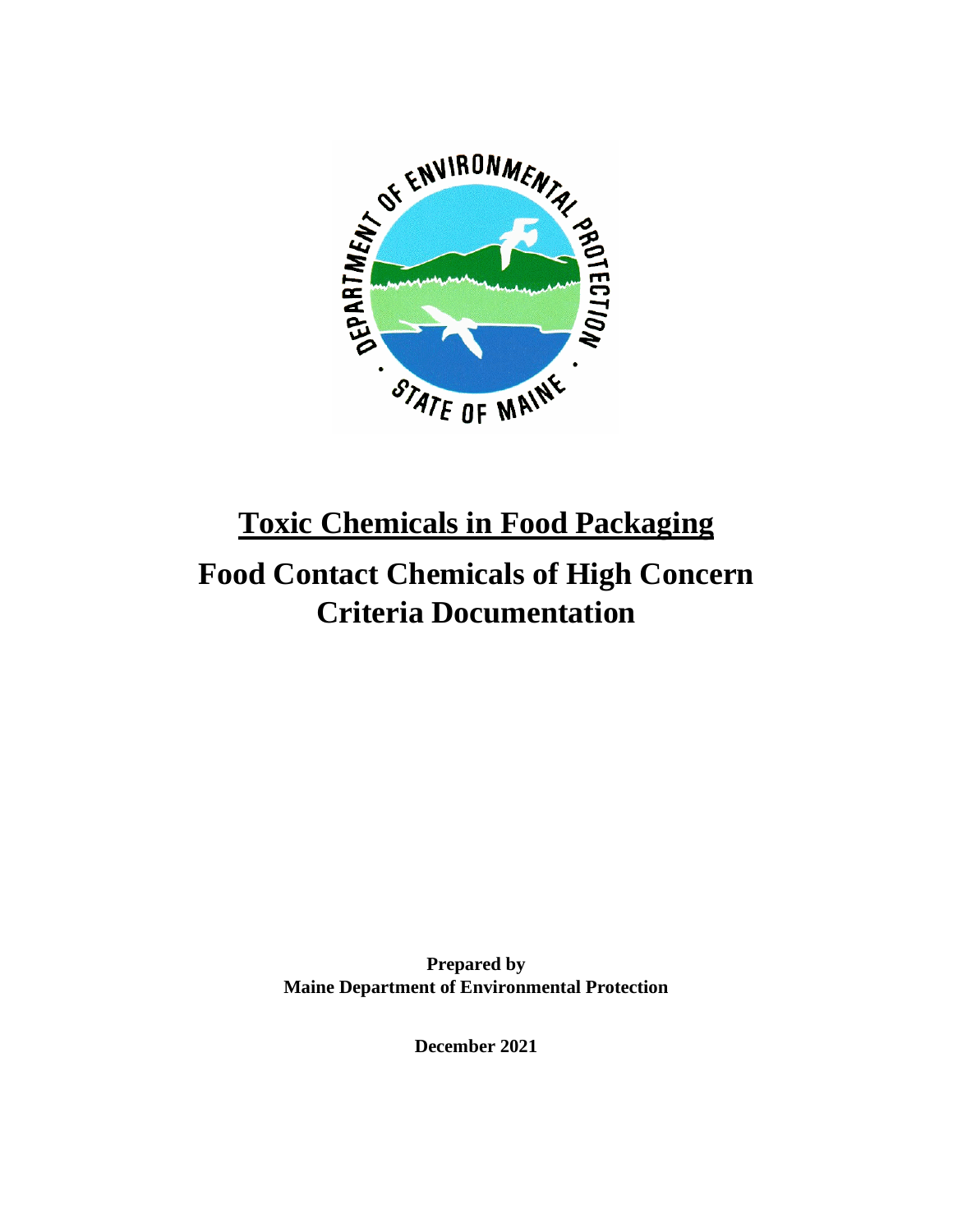#### **Summary**

In June 2019, Maine's *Toxic Chemicals In Food Packaging* legislation [LD 1433, 128th Legislature] was signed into law, adding Chapter 26-B to the already established *Act To Protect the Environment and Public Health by Further Reducing Toxic Chemicals in Packaging* (32 MRSA §§1731-1747). Amendments included adding a tiered system of chemical listing for the purposes of assessing chemicals currently used in food packaging and pursuing safer alternatives.

These new sections of law require the Department to publish a list of no more than 10 food contact chemicals of high concern in order to gather information on their use in food packaging available in Maine (32 MRSA §1742). To be listed as a food contact chemical of high concern in this context the chemicals must meet the following criteria:

- present on Maine's Chemicals of Concern list published in accordance with Title 38, section 1693; or
- has been identified by an authoritative governmental entity as:
	- o a carcinogen, reproductive or developmental toxicant or an endocrine disruptor;
	- o persistent, bioaccumulative and toxic; or
	- o very persistent and very bioaccumulative.

The Department must also determine that there is strong credible scientific evidence that the chemical is a reproductive or developmental toxicant, endocrine disruptor or human carcinogen; and

that there is strong credible scientific evidence that the chemical meets one or more of the following exposure based criteria:

- found through biomonitoring studies to be present in human blood, human breast milk, human urine, or other human bodily tissues or fluids;
- found through sampling and analysis to be present in a food or beverage product; or
- has been added to or is present in a food package.

After meeting the criteria for designation as a food contact chemical of high concern, the Department may elevate any of those substances to priority status if the food contact chemical meets the following additional exposure based criteria (32 MRSA §1743):

- has been found through biomonitoring to be present in human blood, including umbilical cord blood, breast milk, urine or other human bodily tissues or fluids;
- has been found through sampling and analysis to be present in a food or beverage product; or
- is present in a food package.

When priority food contact chemicals are identified, a manufacturer or distributor of a food package available for sale in the State that contains a chemical on this list, in an amount greater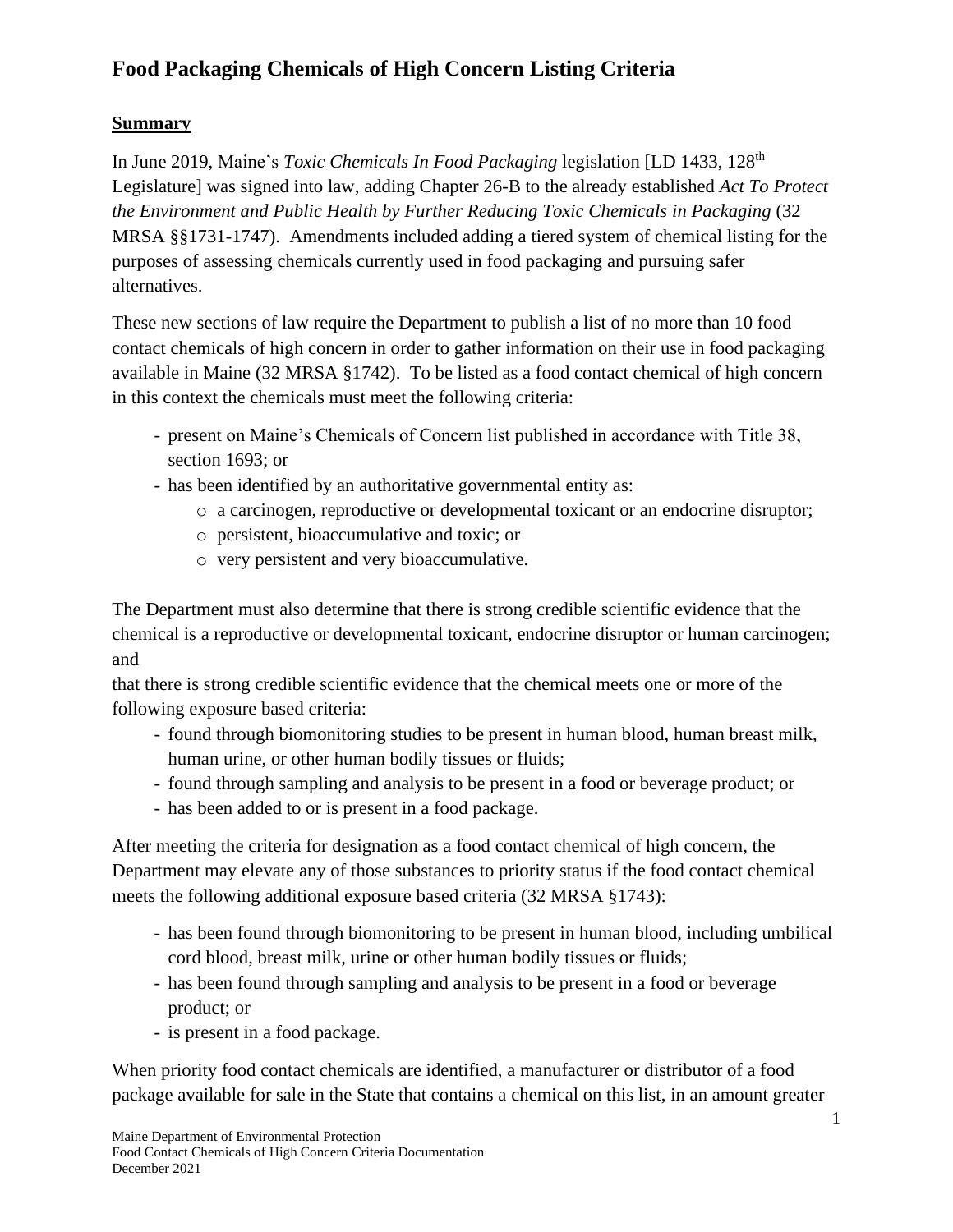than the de minimis, must report this use to the Department within 180 days. This information provides the Department with a clearer understanding of how people might be exposed to these chemicals through food packaging sold in Maine.

If the Department determines that more information is necessary to assess the potential for exposure or to better understand the availability of safer alternatives to the priority food contact chemical, additional information may be requested. Examples of additional information include the extent to which users of the food package are likely to be exposed to the chemical, the likelihood that the chemical will be released into the environment, the extent to which the chemical is known to be present in the environment or human body, or an alternative assessment meeting specific criteria.

This document provides chemical specific information about the toxicity and exposure criteria for substances proposed for listing as a food contact chemical of high concern based on the statutory mandate described above. This document represents the Department's findings based on a preliminary scientific literature search for references that meet the listing criteria and is not intended to be comprehensive.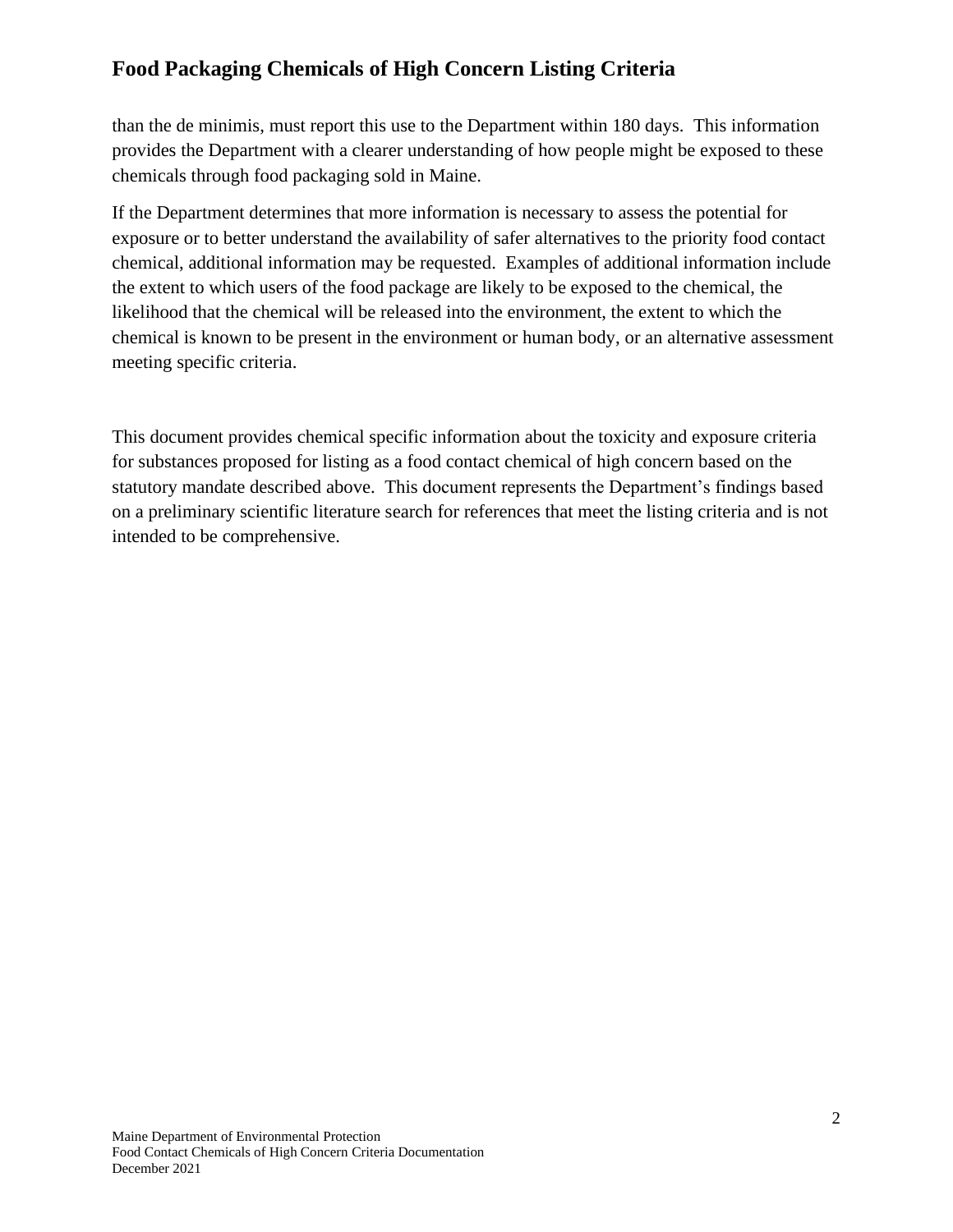### **Bisphenol structure**

Because the bisphenol chemical structure of two phenols connected by carbon and hydrogen are so similar for bisphenol A, bisphenol B, bisphenol S, and bisphenol F, these four chemicals are listed together as one group of reportable substances.

## **Bisphenol A**

#### CAS 80-05-7

Bisphenol A (BPA) has been commonly used in food packaging plastics for its ability to make the material particularly durable. Though there are a variety of uses for BPA in consumer products, the primary exposure source for most people is through food packaging.<sup>1</sup> In 2017, the European Chemicals Agency identified BPA as a Substance of Very High Concern based on its classification as a Reproductive Toxicant Category 1B.<sup>2</sup> Concern for the human health effects of BPA have also been affirmed by its designation as a Category 1 Endocrine Disruptor by the European Union<sup>3,4</sup> and by the U.S. EPA's notable concern for BPA's potential reproductive and developmental toxicity.<sup>1</sup> The U.S. National Toxicology Program also concluded that there is "some concern" for the potential effects of BPA on human health.<sup>5</sup> Because of this, many regulatory agencies have expressed concern for the scope of this chemical's use related to human health and environmental impacts.

Exposure concern is established by the U.S. CDC report that BPA was confirmed to be present in 93% of people tested.<sup>6,7</sup>

- 1. U.S. Environmental Protection Agency. (2010). *Bisphenol A Action Plan*. March 29, 2010.
- 2. European Chemicals Agency (ECHA). (2016). *Member State Committee Support Substance of Very High Concern Because of Its Toxic For Reproduction (Article 57 C) Properties*. Adopted 2 December 2016.
- 3. European Commission DG Environment. (2000). *Towards the establishment of a priority*  list of substances for further evaluation of their role in endocrine disruption. Final *Report.* Annex 10. 10 November 2000.
- 4. European Chemicals Agency (ECHA). (2017). *Endocrine Disruptor Assessment for Bisphenol A* (concluded by France). Helsinki, 16 June 2017.
- 5. U.S. Department of Health and Human Services. National Toxicology Program (NTP) Center for the Evaluation of Risks to Human Reproduction (CERHR). (2008). *NTP-CERHR Monograph on the Potential Human Reproductive and Development Effects of Bisphenol A.* NIH Publication No. 08-5994.
- 6. U.S. Centers for Disease Control and Prevention (CDC). National Health and Nutrition Examination Survey 2003–2004 Laboratory Files.
- 7. Calafat, AM, X Ye, Y-L Wong, JA Reidy, and LL Needham. (2008). "Exposure of the U.S. Population to Bisphenol A and 4-tertiary-Octylphenol: 2003-2004." *Environ Health Perspect* 2008:116:39-44.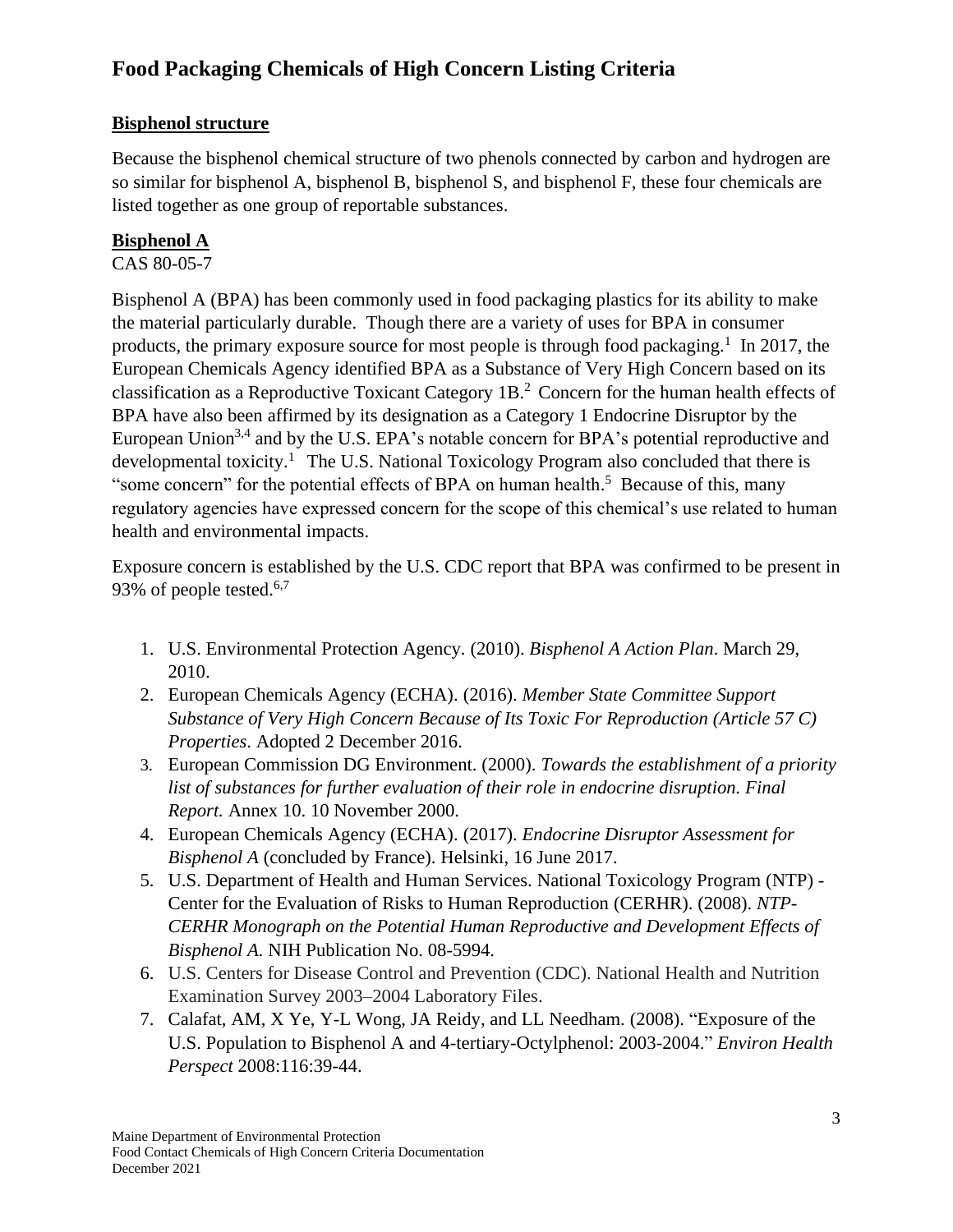#### **Bisphenol B**

CAS 77-40-7

Known to be used as a substitute for BPA in plastics and epoxy resin, the extent of bisphenol B (BPB) use in food packaging is unclear. With evidence of effects on reproductive system function,<sup>1</sup> BPB has been shown to mimic BPA in the human body due to its structural similarities.<sup>2</sup> BPB is classified as a Category 1 Endocrine Disruptor by the European Union, as referenced in the criteria for the chemical's inclusion on Maine's Chemicals of Concern list.<sup>3,4</sup>

BPB has been measured in women with illness related to sensitivity of endometriotic cells which resulted in increased disease growth.<sup>5</sup> Other studies have confirmed BPB's presence in food.<sup>6</sup>

References

- 1. Sera, et al. (2019). "Evidence for Bisphenol B Endocrine Properties: Scientific and Regulatory Perspectives." *Environmental Health Prospect* 2019 October; 127(10): 106001.
- 2. Ijaz, et al. (2020). "Exposure of BPA and its alternatives like BPB, BPF, and BPS impair subsequent reproductive potential in adult female Sprague Dawley rats." *Toxicol Mech Methods* 2020 Jan;30(1):60-72.
- 3. Maine Department of Environmental Protection Chemicals of Concern Listing Criteria. (2011). European Union Endocrine Disruptor Chemical Assessment.
- 4. Petersen, et al. (2007). *Revised Report to European Commission DG Environment*. *Study on enhancing the Endocrine Disrupter priority list with a focus on low production volume chemicals.* ENV.D.4/ETU/2005/0028r. p.242. May 2007.
- 5. Cobellis, et al. (2009). "Measurement of bisphenol A and bisphenol B levels in human blood sera from healthy and endometriotic women." *Biomed Chromatogr* 2009 Nov; 23(11):1186-90.
- 6. Grumetto, et al. (2008). "Determination of Bisphenol A and Bisphenol B Residues in Canned Peeled Tomatoes by Reversed-Phase Liquid Chromatography." *Journal of Agricultural and Food Chemistry* 2008 Nov:56(22); 10633-10637.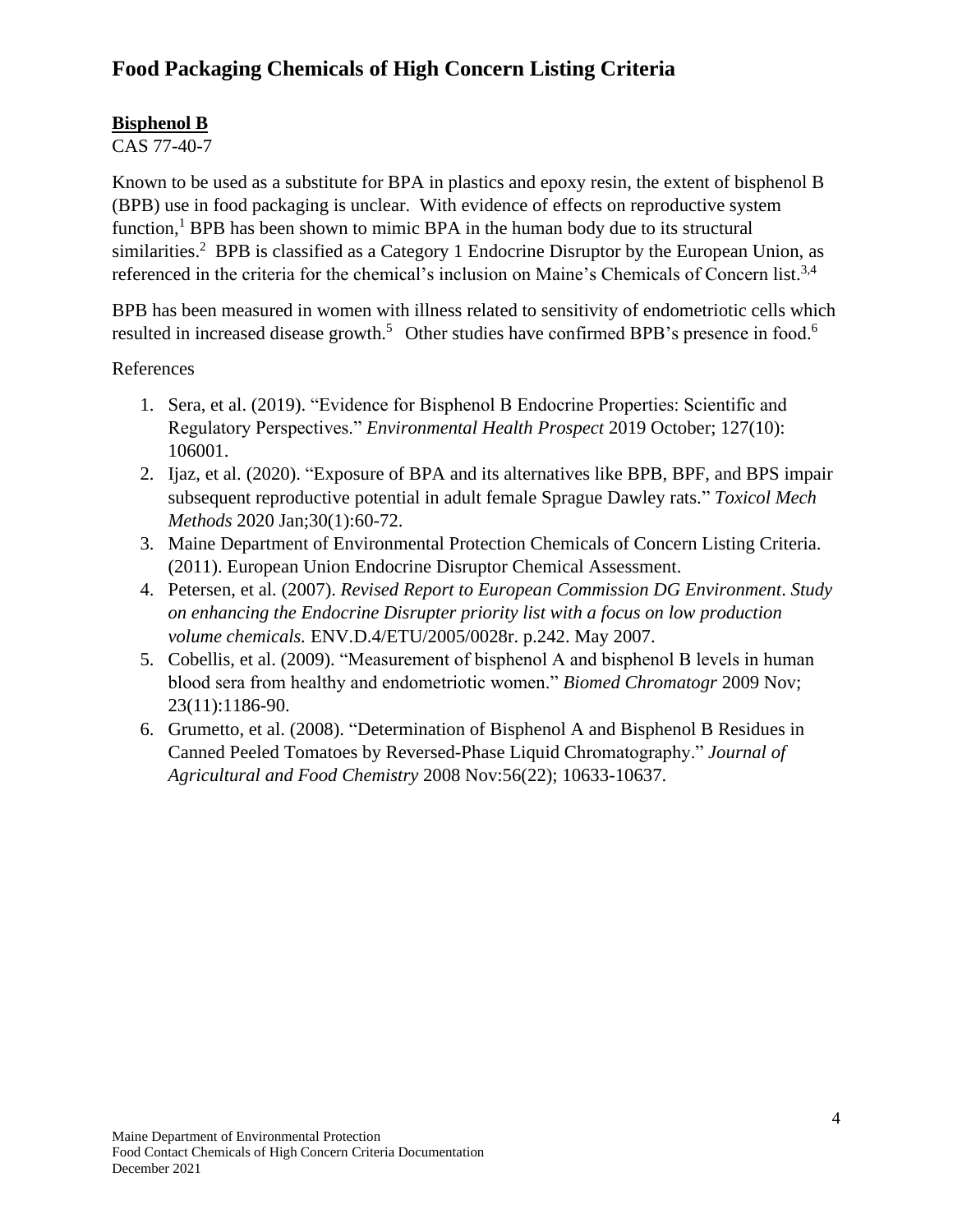### **Bisphenol S**

CAS 80-09-1

Known to be used as an alternative to BPA, U.S. EPA's assessment of structurally similar bisphenols revealed evidence that bisphenol S (BPS) is moderately toxic for reproductive and developmental effects, in addition to the potential for estrogenic activity that may interfere with endocrine function. 1

Widespread exposure to BPS is a concern as studies confirm its detection in humans throughout the world<sup>2,3</sup> and in several types of U.S. food samples<sup>4</sup>. Data from the National Health and Nutrition Examination Survey (NHANES) 2013-2014 reported high detection frequencies of BPS in urine from U.S. adults.<sup>5</sup>

A U.S. National Toxicology Program (NTP) study of alternatives to BPA concluded that there is widespread use of a suite of alternatives in the bisphenol structural family, particularly BPS, and given their similarities, NTP concluded that further testing and reconsideration for their use as alternatives in consumer products should be examined.<sup>6</sup>

- 1. United States Environmental Protection Agency (US EPA). (2014). *Bisphenol A Alternatives In Thermal Paper* (Final Report January 2014). U.S. Environmental Protection Agency, 2014.
- 2. Liao, et al. (2012). "Bisphenol S in Urine from the United States and Seven Asian Countries: Occurrence and Human Exposures." *Environ. Sci. Technol* 2012; 46, 12, 6860-6866.
- 3. Philips, et al. (2018). "Bisphenol and phthalate concentrations and its determinants among pregnant women in a population-based cohort in the Netherlands, 2004-5." *Environ Res* 2018; 161,562-572.
- 4. Liao, C., Kannan, K. (2013). "Concentrations and profiles of bisphenol A and other bisphenol analogues in foodstuffs from the United States and their implications for human exposure." *J Agr Food Chem* 2013; 61(19):4655-4662.
- 5. U.S. Center for Disease Control, National Health and Nutrition Examination Survey (NHANES) Examination Data 2013-2014.
- 6. U.S. Department of Health and Human Services, National Toxicology Program (NTP). (2017). *NTP Research Report on Biological Activity of Bisphenol A (BPA) Structural Analogues and Functional Alternatives.* October 2017. NTP Research Report 4. ISSN: 2473-4756.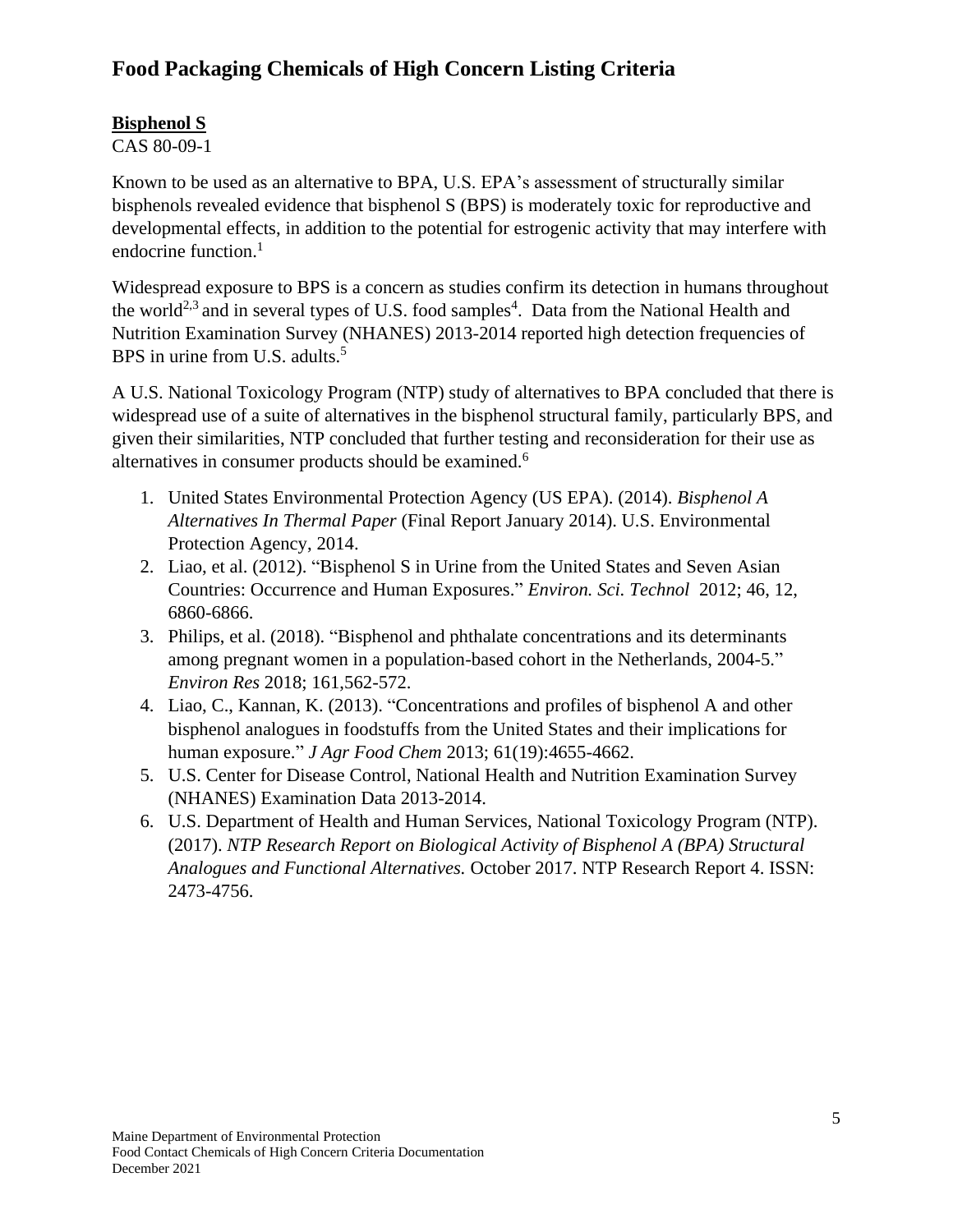### **Bisphenol F**

CAS 620-92-8

Bisphenol F (BPF) was also included in U.S. EPA's assessment of structurally similar bisphenols used as alternatives to BPA, which revealed that BPF is moderately toxic for reproductive effects and an estimated high hazard toxicity for developmental effects.<sup>1</sup> EPA's assessment also concluded that data show BPF to exhibit androgenic and anti-androgenic activity. 1

Other studies have found that BPF shows the propensity to have both estrogenic and antiandrogenic action, concluding that BPF may be as potent as BPS in its estrogenic activity.<sup>2</sup>

A study of a variety of commercially available food items found that of the bisphenol analogues measured, BPF was one of the more predominant chemicals.<sup>3,4</sup>

Found to be present in the U.S. civilian population, BPF was detected in over half of the urine samples analyzed as part of the NHANES 2013-2014 survey.<sup>5</sup>

- 1. United States Environmental Protection Agency (US EPA). (2014). *Bisphenol A Alternatives In Thermal Paper* (Final Report January 2014). U.S. Environmental Protection Agency, 2014.
- 2. Rochester, J.R. and Boden, A. L. (2015). "Bisphenol S and F: Systemic review and comparison of the hormonal activity of bisphenol A substitutes." *Environ. Health Prospect* 2015:123(7), 643-650.
- 3. Liao, C., Kannan, K. (2013). "Concentrations and profiles of bisphenol A and other bisphenol analogues in foodstuffs from the United States and their implications for human exposure." *J Agr Food Chem* 2013; 61(19):4655-4662.
- 4. Cacho, J., Campillo, N., Vinas, P., Hernandez-Cordoba, M. (2012). "Stir bar sorptive extraction coupled to gas chromatography-mass spectrometry for the determination of bisphenols in canned beverages and filling liquids of canned vegetables." *J Chromatogr A.* 2012; 1247:146-153.
- 5. U.S. Center for Disease Control, National Health and Nutrition Examination Survey (NHANES) Examination Data 2013-2014.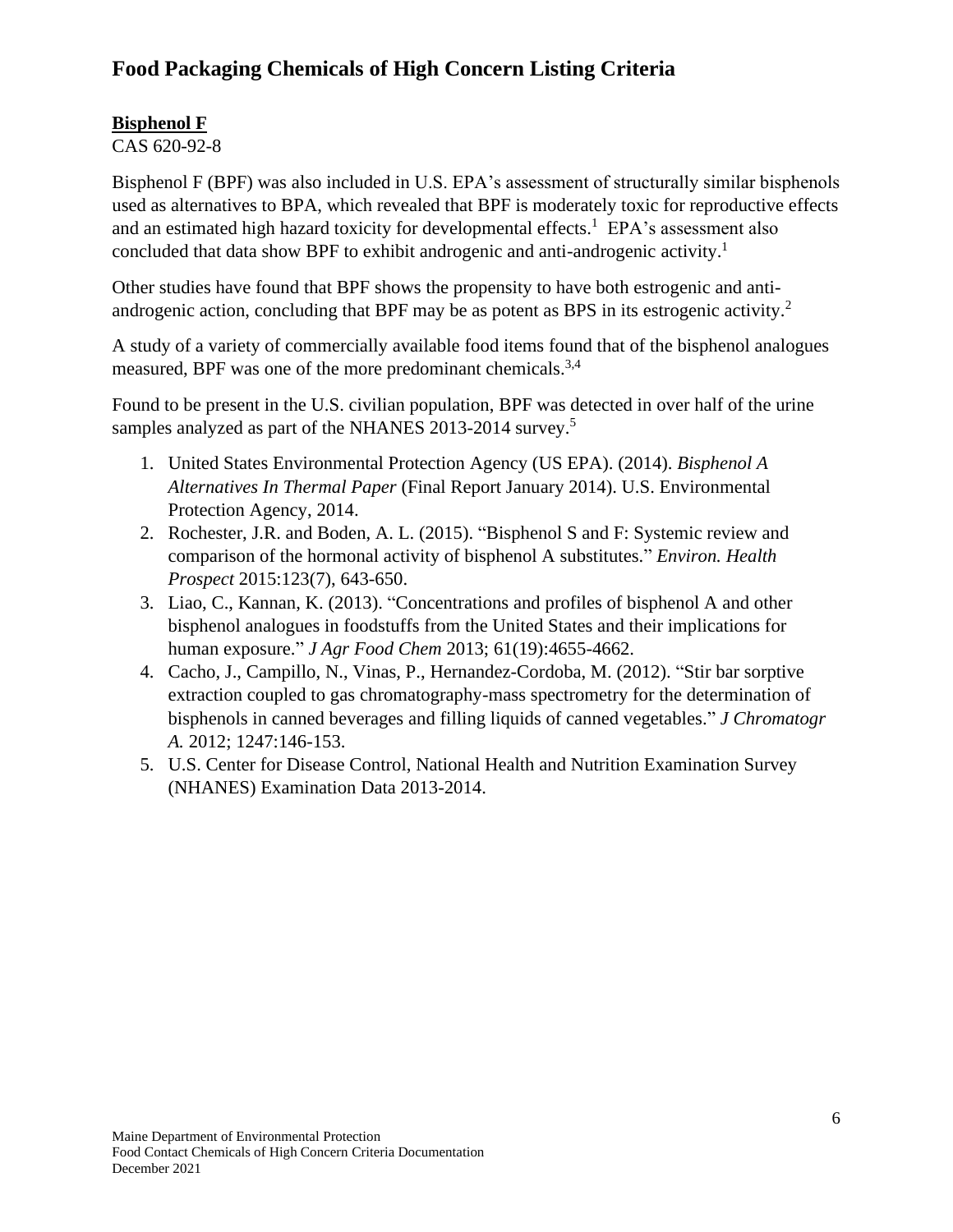### **4-octyl phenol**

CAS 1806-26-4

The chemical 4-octyl phenol is often used as an intermediate in manufacturing processes and is common in plastics which may become food packaging. This chemical has been listed on Maine's Chemicals of High Concern as a Category 1 Endocrine Disruptor based on classification by the European Union.<sup>1</sup>

4-octyl phenol has been detected in commonly available foods.<sup>2</sup>

- 1. European Commission DG Environment. (2002). *Endocrine Disruptors: Study On Gathering Information On 435 Substances With Insufficient Data* (Final report B4- 3040/2001/325850/MAR/C2). p.119. 15 November 2002.
- 2. Cacho, J.I., Campillo, N., Vinas, P., Hernandez-Cordoba, M. (2012). "Determination of alkylphenols and phthalate esters in vegetables and migration studies from their packages by means of stir bar sorptive extraction coupled to gas chromatography–mass spectrometry." *Journal of Chromatography A* 1241, 21-27.

#### **Octamethyl cyclotetrasiloxane (D4)**

CAS 556-67-2

Used in as an intermediate for silicone polymers, octamethyl cyclotetrasiloxane **(**D4) met the criteria to be listed on Maine's Chemicals of High Concern due to its Category 1 Endocrine Disruptor classification by the European Union.<sup>1,2</sup> Suspected of damaging human fertility, D4 is also classified as a Category 2 Reproductive Toxicant by the European Union.<sup>3</sup>

Separate studies of European adults found D4 to be present in human blood.<sup>4,5</sup>

- 1. Maine Department of Environmental Protection Chemicals of Concern Listing Criteria. (2011). European Union Endocrine Disruptor Chemical Assessment.
- 2. Peterson, G., Rasmussen, D., Gustavson, K. (2007). *Revised Report to European Commission DG Environment*. *Study on enhancing the Endocrine Disrupter priority list with a focus on low production volume chemicals.* May 2007. ENV.D.4/ETU/2005/0028r.
- 3. European Union Regulation No 1272/2008 of the European Parliament and of the Council of 16 December 2008 on classification, labelling and packaging of substances and mixtures.
- 4. Hanssen, L., Warner, N., Braathen, T., Odland, J.O., Lund, E., Nieboer, E., Sandanger, T.M. (2013). "Plasma concentrations of cyclic volatile methylsiloxanes (cVMS) in pregnant and prostmenopausal Norwegian women and self-reported use of personal care products." *Environment International* 51, 82-87.
- 5. Fromme, H., Cequier, E., Kim, J.T., Hanssen, L., Hilger, B., Thomsen, C., Chang, Y.S., Volkel, W. (2015). "Persistent and emerging pollutants in the blood of German adults: Occurrence of dechloranes, polychlorinated naphthalenes, and siloxanes." *Environment International* 85, 292-298.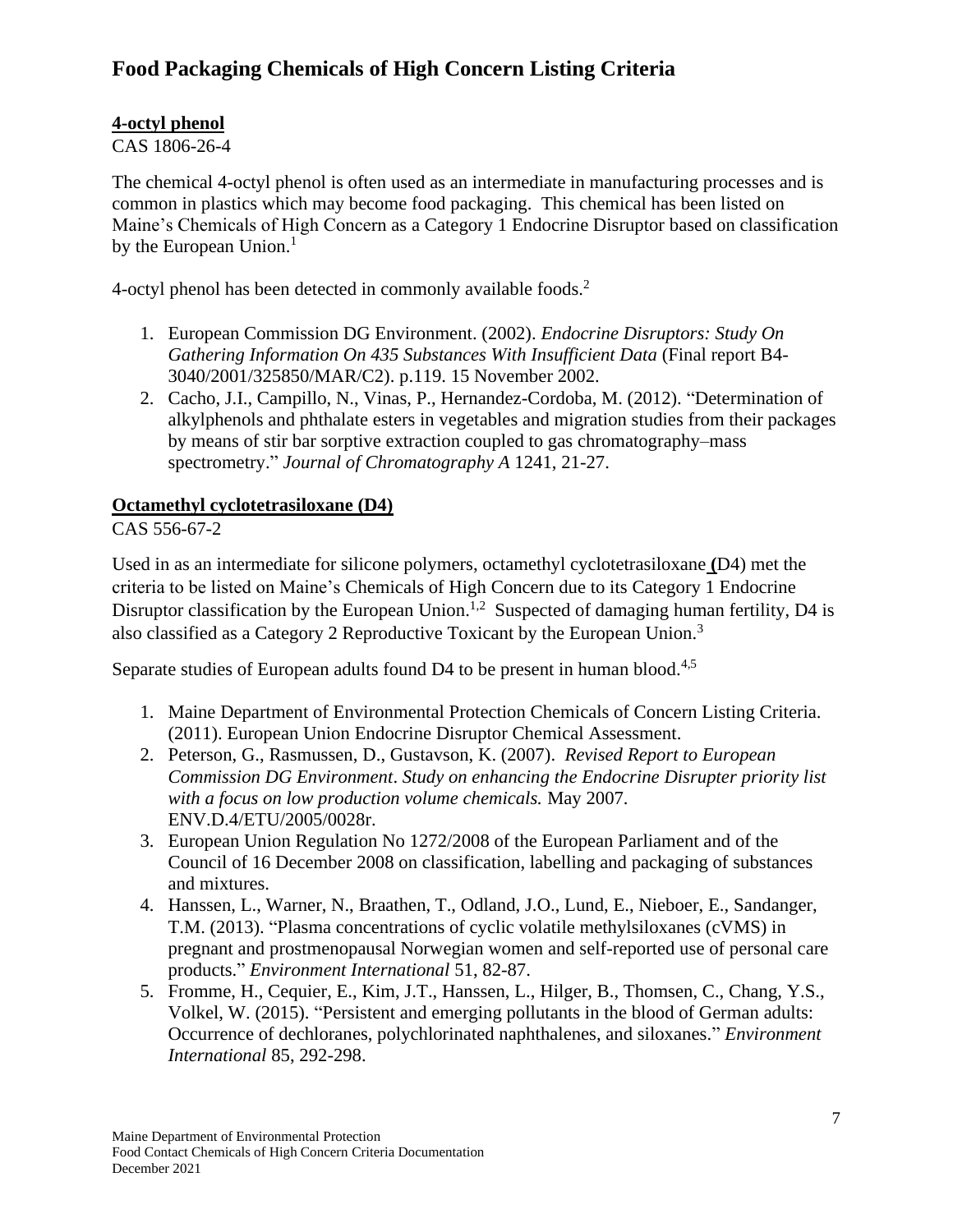## **Toluene**

CAS 108-88-3

Most commonly used in the production of polymers and as an ink solvent, toluene is listed on Maine's Chemicals of High Concern for its Category 1 Reproductive Toxicant classification by the Globally Harmonized System of Classification and Labelling.<sup>1</sup>

Biomonitoring studies human urine have revealed that the general population is exposed to toluene. 2-8

- 1. Maine Department of Environmental Protection. (2015). *Maine CDC Chemical of High Concern Chemical-Specific Inclusion Criteria*. July 21, 2015.
- 2. Klaassen, C.D. (2008). "The Basic Science of Poisons." Casarett and Doull's Toxicology. 7th ed. New York, NY: McGraw-Hill, 2008., p. 1010.
- 3. U.S. Center for Disease Control (CDC). (2015). *Fourth National Report on Human Exposure to Environmental Chemicals. Blood Toluene (2001 – 2006).* Centers for Disease Control and Prevention, Atlanta, Ga.
- 4. Elliott, L., Longnecker, M. P., Kissling, G. E., London, S. J. (2006). "Volatile organic compounds and pulmonary function in the Third National Health and Nutrition Examination Survey, 1988-1994." *Environmental Health Perspectives* 114(8): 1210- 1214.
- 5. Kim, S. R., Halden, R. U., Buckley, T. J. (2007). "Volatile organic compounds in human milk: Methods and measurements." *Environmental Science Technology* 41(5): 1662- 1667.
- 6. Sexton, K., Adgate, J. L., Church, T. R., Ashley, D. L., Needham, L. L., Ramachandran, G., Fredrickson, A. L., Ryan, A. D. (2005). "Children's exposure to volatile organic compounds as determined by longitudinal measurements in blood." *Environmental Health Perspectives* 113(3): 342-348.
- 7. Sexton, K., Adgate, J. L., Fredrickson, A. L., Ryan, A. D., Needham, L. L., Ashley, D. L. (2006). "Using biologic markers in blood to assess exposure to multiple environmental chemicals for inner-city children 3 - 6 years of age." *Environmental Health Perspectives* 114(3): 453-459.
- 8. Woodruff, T.J., Zota, A.R., Schartz, J.M. (2011). "Environmental chemicals in pregnant women in the United States: NHANES 2003-2004." *Environmental Health Perspectives* 119:878-885.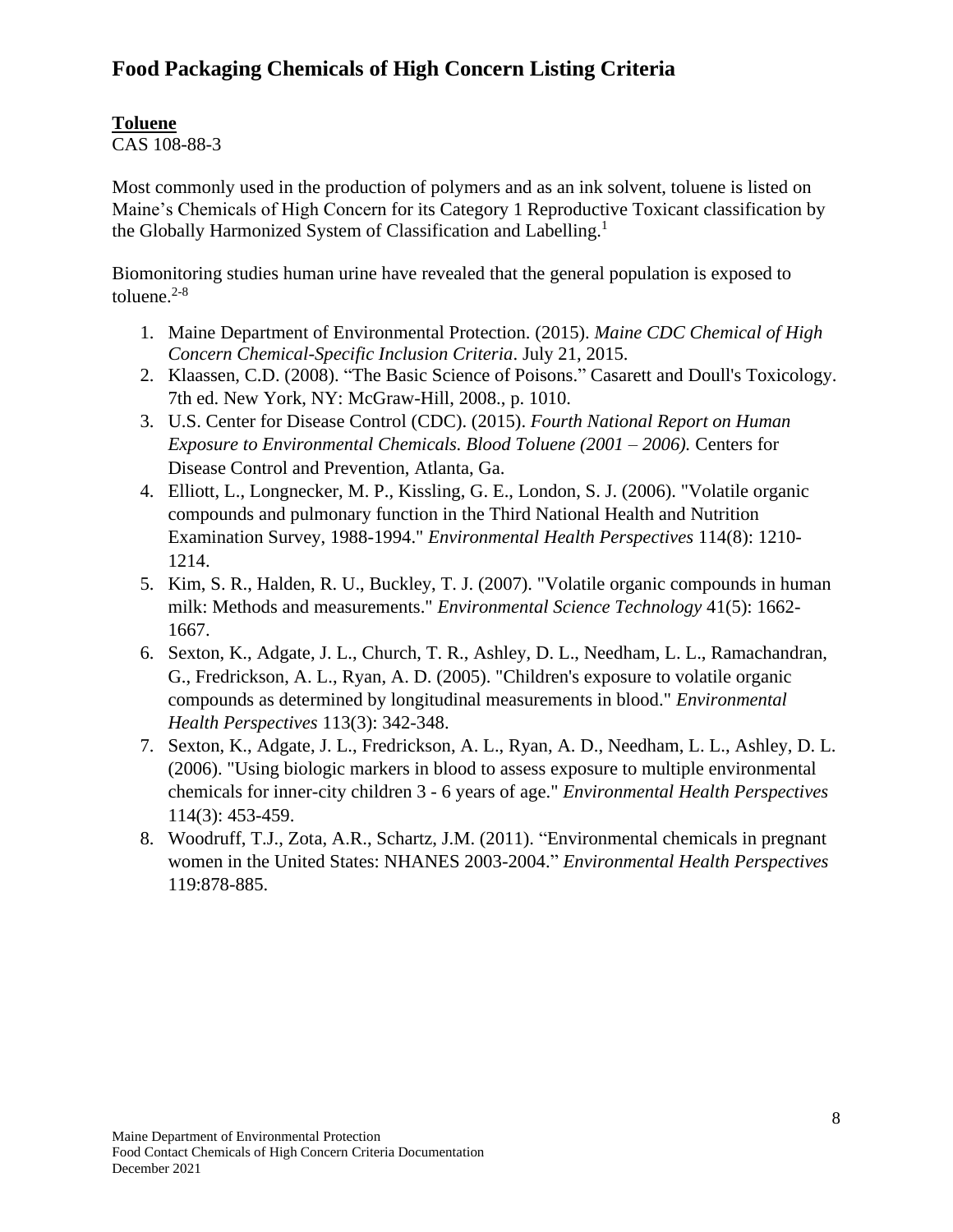## **Styrene**

CAS 100-42-5

Styrene is commonly used as a monomer for various types of plastic material, including some that may become food packaging. Listed as one of Maine's Chemicals of High Concern, styrene is classified as a Category 1 Endocrine Disruptor by the European Union.<sup>1,2</sup> More recently, styrene has been classified by the International Agency for Research on Cancer as a Group 2A Carcinogen.<sup>3</sup>

Styrene has been found to be present in humans through several biomonitoring studies.<sup>4,5,6,7</sup>

- 1. Maine Department of Environmental Protection. (2015). *Maine CDC Chemical of High Concern Chemical-Specific Inclusion Criteria*. July 21, 2015.
- 2. European Commission DG Environment. (2000). *Towards the establishment of a priority list of substances for further evaluation of their role in endocrine disruption. Final Report.* Annex 10. 10 November 2000.
- 3. World Health Organization, International Agency for Research on Cancer (IARC). (2019). *IARC Monographs on The Definition of Carcinogenic Hazards to Humans, Vol. 60, 82, 121*.
- 4. U.S. Center for Disease Control (CDC). (2015). *Fourth National Report on Human Exposure to Environmental Chemicals. Blood Styrene (2001 – 2006).* Centers for Disease Control and Prevention. Atlanta, Ga.
- 5. Elliott, L., Longnecker, M. P., Kissling, G. E., London, S. J. (2006). "Volatile organic compounds and pulmonary function in the Third National Health and Nutrition Examination Survey, 1988-1994." *Environmental Health Perspectives* 114(8): 1210- 1214.
- 6. Sexton, K., Adgate, J. L., Church, T. R., Ashley, D. L., Needham, L. L., Ramachandran, G., Fredrickson, A. L., Ryan, A. D. (2005). "Children's exposure to volatile organic compounds as determined by longitudinal measurements in blood." *Environmental Health Perspectives* 113(3): 342-348.
- 7. Sexton, K., Adgate, J. L., Fredrickson, A. L., Ryan, A. D., Needham, L. L., Ashley, D. L. (2006). "Using biologic markers in blood to assess exposure to multiple environmental chemicals for inner-city children 3 - 6 years of age." *Environmental Health Perspectives*  114(3): 453-459.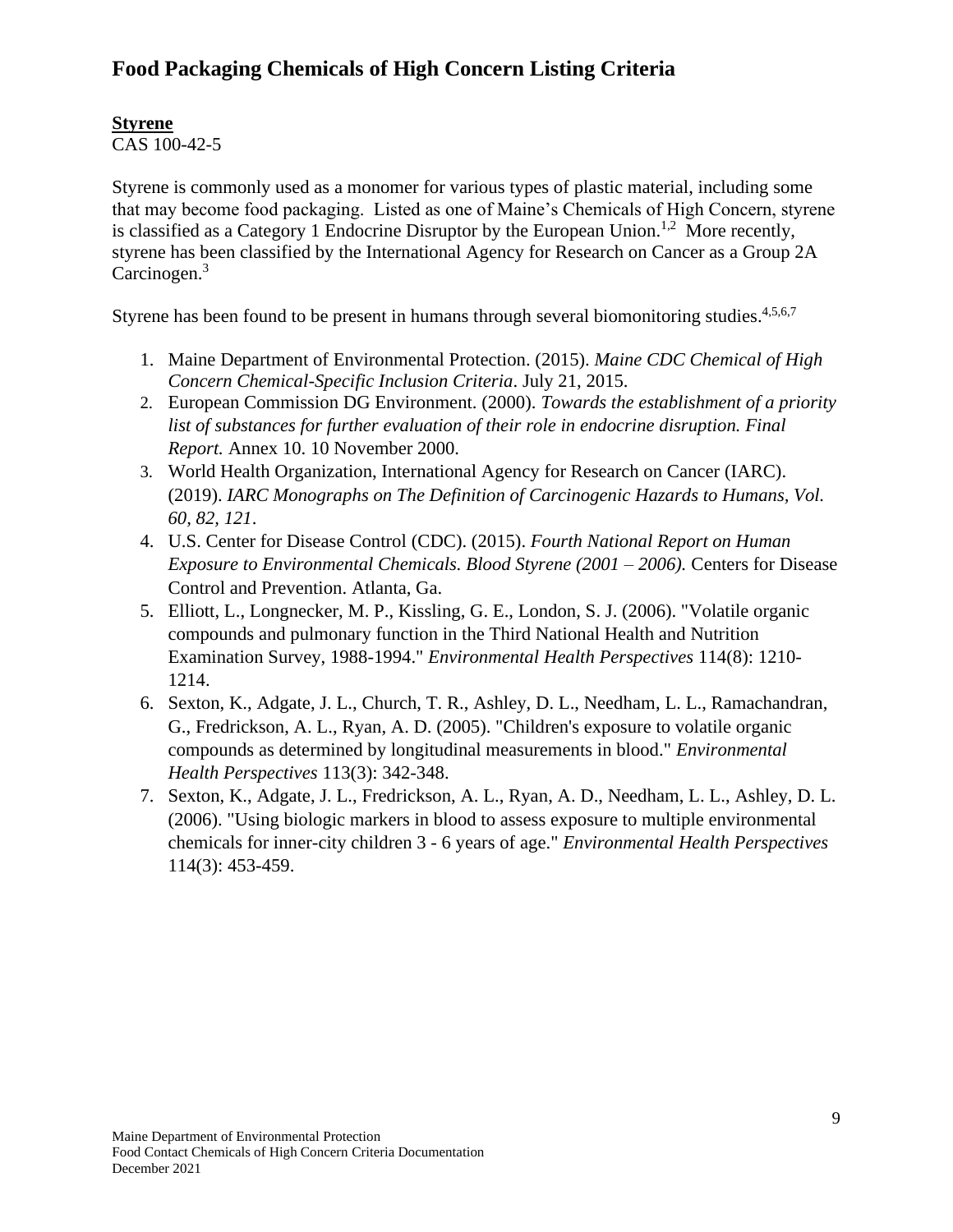#### **Benzene**

CAS 71-43-2

Benzene has been known to be used in plastics, detergents, and dyes which may find their way into the materials used for food packaging. Classified as a known human carcinogen by the U.S. Department of Health and Human Services<sup>1</sup>, a Group 1 Carcinogen by the International Agency for Research of Cancer<sup>2</sup>, and Category 1A Carcinogen the European Union,<sup>3</sup> benzene has been shown to cause harm thorough many routes of exposure.<sup>4</sup>

Concern for exposure through our food supply is confirmed by the U.S. Food and Drug Administration's Total Diet Study, which measured benzene in an assortment of commonly available food.<sup>5</sup> Exposure to benzene in the general population is prevalent as has been confirmed through numerous biomonitoring studies. $6-13$ 

- 1. U.S. Department of Health and Human Services, Agency Toxic Substance and Disease Registry. (2007). *Toxicological Profile for Benzene* August 2007.
- 2. World Health Organization, International Agency for Research on Cancer. (1987). IARC Monographs on the Evaluation of Carcinogenic Risks to Humans, Supplement No 7: Overall Evaluations of Carcinogenicity: An Updating of IARC Monographs Volumes 1 to 42.
- 3. European Commission, Joint Research Centre, Institute for Health and Consumer Protection. (2008). *European Union Risk Assessment Report: Benzene Final Risk Assessment.*
- 4. U.S. Environmental Protection Agency, National Center for Environmental Assessment. (April 1998). Carcinogenic Effects of Benzene: an update. EPA/600/p-97/1001F.
- 5. U.S. Food and Drug Administration Total Diet Study. Market Baskets 1991-3 through 2003-4.
- 6. U.S. Center for Disease Control and Prevention. (2015). *Fourth National Report on Human Exposure to Environmental Chemicals. Blood Benzene (2001-2006).* Centers for Disease Control and Prevention, Atlanta, Ga.
- 7. Elliott, L., Longnecker, M. P., Kissling, G. E., London, S. J. (2006). "Volatile organic compounds and pulmonary function in the Third National Health and Nutrition Examination Survey, 1988-1994." *Environmental Health Perspectives* 114(8): 1210- 1214.
- 8. Kim, S. R., Halden, R. U., Buckley, T. J. (2007). "Volatile organic compounds in human milk: Methods and measurements." *Environmental Science Technology* 41(5): 1662- 1667.
- 9. Lin, Y. S., Egeghy, P. P., Rappaport, S. M. (2008). "Relationships between levels of volatile organic compounds in air and blood from the general population." *Journal of Exposure Science and Environmental Epidemiology* 18: 421-429.
- 10. Pellizzari, E. D., Smith, D. J., Clayton, A., Michael, L. C., Quackenboss, J. J. (2001). "An assessment of the data quality for NHEXAS-Part I: Exposure to metals and volatile organic chemicals in Region 5." *Journal of Exposure Analysis and Environmental Epidemiology* 11: 140-154.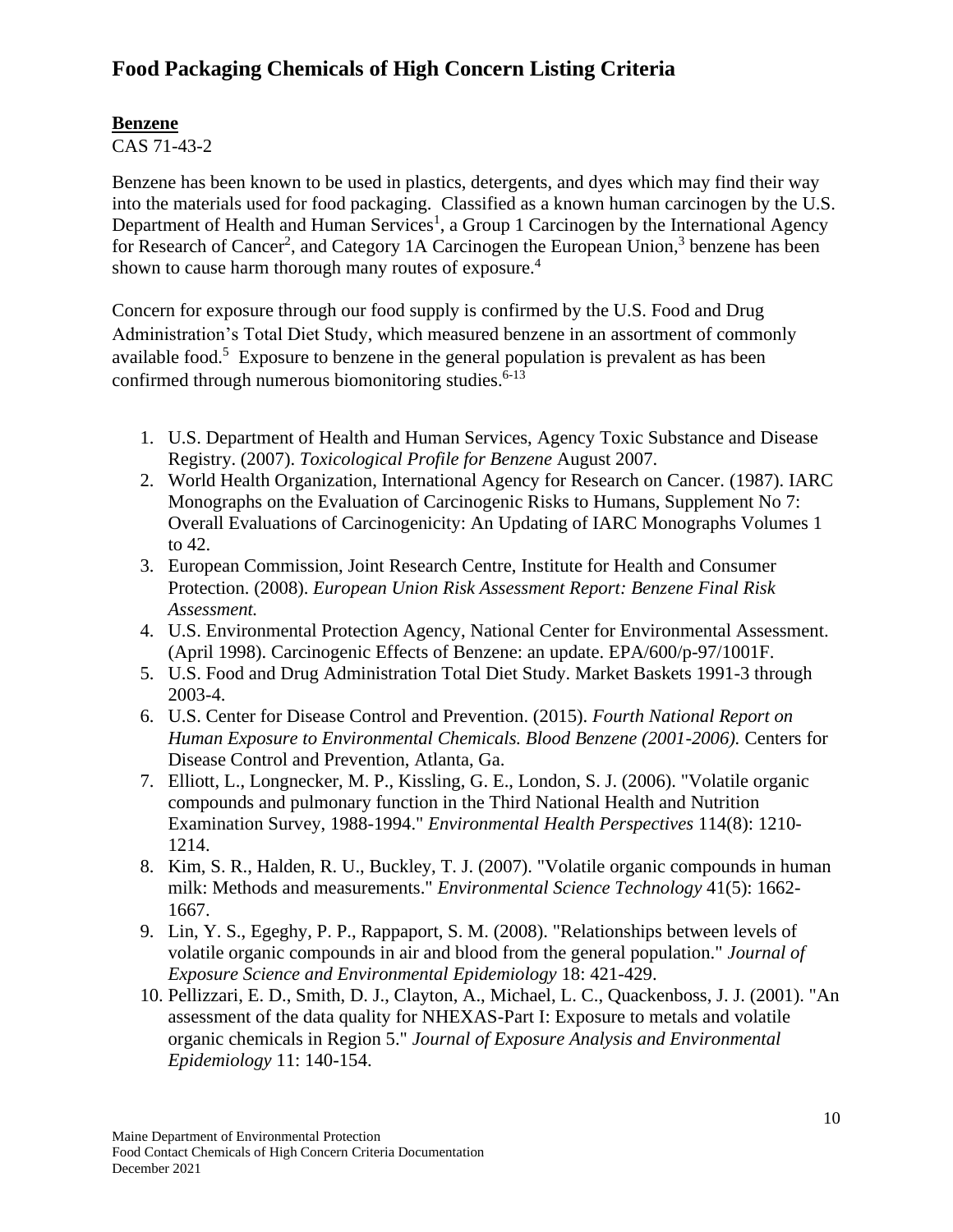- 11. Sexton, K., Adgate, J. L., Church, T. R., Ashley, D. L., Needham, L. L., Ramachandran, G., Fredrickson, A. L., Ryan, A. D. (2005). "Children's exposure to volatile organic compounds as determined by longitudinal measurements in blood." *Environmental Health Perspectives* 113(3): 342-348.
- 12. Sexton, K., Adgate, J. L., Fredrickson, A. L., Ryan, A. D., Needham, L. L., Ashley, D. L. (2006). "Using biologic markers in blood to assess exposure to multiple environmental chemicals for inner-city children 3 - 6 years of age." *Environmental Health Perspectives* 114(3): 453-459.
- 13. Woodruff, T.J., Zota, A.R., Schartz, J.M. (2011). "Environmental chemicals in pregnant women in the United States: NHANES 2003-2004." *Environmental Health Perspectives* 119:878-885.

#### **Methylenedianiline**

CAS 101-77-9

Used as an intermediary in the manufacture of rubber, a curing agent in resin, and as a dye, methylenedianiline (MDA) is classified as a Group 1B Carcinogen by the U.S. National Toxicology Program (NTP)<sup>1</sup> and a Category 2B Carcinogen by the International Agency for the Research of Cancer<sup>2</sup>.

This chemical has more recently been added to the European Union Substances of Very High Concern list with a Category 2 Carcinogen classification.<sup>3</sup>

A recent study showed concern for the use of MDA in food contact material due to evidence of its potential migration into food.<sup>4</sup>

- 1. U.S. Department of Health and Human Services, National Toxicology Program. (January 2005). Eleventh Report on Carcinogens: 4,4'-Methylenedianiline (101-7-9).
- 2. World Health Organization, International Agency for the Research of Cancer (IARC) (1987). Monographs on the Evaluation of the Carcinogenic Risk of Chemicals to Humans. Vol. 39, Sup 7.
- 3. European Chemicals Agency. (2008). Member State Committee Support Document for Identification of 4,4'-Diaminodiaphenylmethane (MDA) as a Substance of Very High Concern (SVHC): Substance name: EC number: 202-974-4, CAS number: 101-77-9. Adopted on 1 October 2008.
- 4. Geueke, B. and Muncke J. (2017). ["Substances of very high concern in food contact](http://onlinelibrary.wiley.com/doi/10.1002/pts.2288/full)  [materials: Migration and regulatory background."](http://onlinelibrary.wiley.com/doi/10.1002/pts.2288/full) *Packaging Technology and Science*.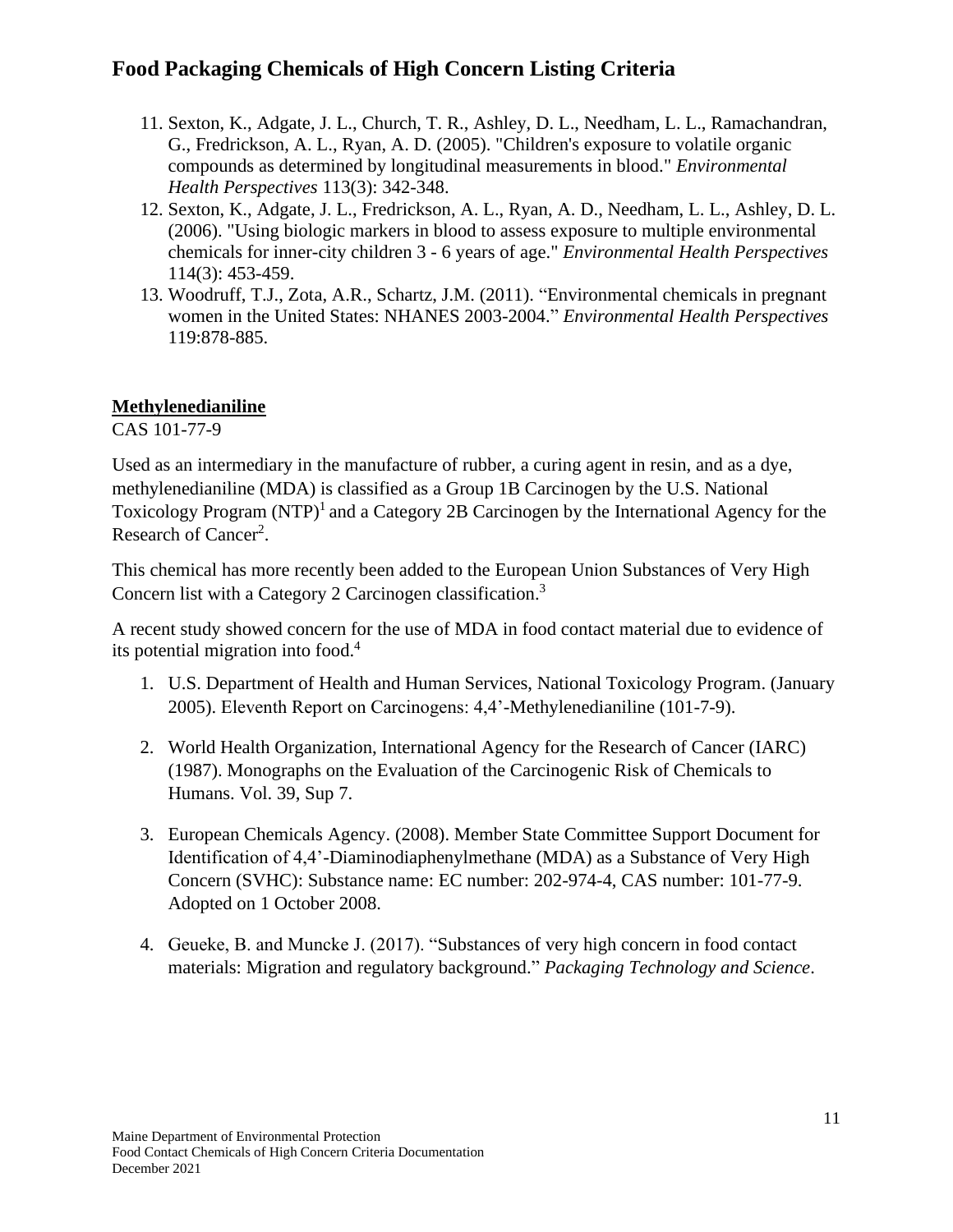#### **Paraben Structure**

Propyl paraben CAS 94-13-3 Butyl paraben CAS 94-26-8 Methyl paraben CAS 99-76-3 Ethyl paraben CAS 120-47-8

Often used in food packaging as an antimicrobial, structurally related parabens may be used simultaneously to create a specific product characteristic. Due to similarities in their chemical structure, uses and biologically similar health effects, these four parabens are listed as a chemical family. All four listed parabens show evidence of estrogenic activity that can interfere with normal development, earning them a classification as Category 1 Endocrine Disruptors by the European Union.<sup>1</sup>

1. European Commission DG Environment. (2002). *Endocrine disruptors: study on gathering information on 435 substances with insufficient data.* Final report B4- 3040/2001/325850/MAR/C2.

#### **Propyl paraben**

CAS 94-13-3

Propyl paraben further meets the listing exposure criteria through biomonitoring results that confirm its presence in humans.<sup>1,2,3,4</sup>

1. U.S. Center for Disease Control (CDC). (2015). *Fourth National Report on Human Exposure to Environmental Chemicals. Urinary nPropyl paraben (2005 – 2010).* Centers for Disease Control and Prevention. Atlanta, Ga.

2. Calafat, A.M., Ye, X., Wong, L.Y., Bishop. A.M., Needham. L.L. (2010). "Urinary concentrations of four parabens in the U.S. population: NHANES 2005-2006." *Environmental Health Perspectives* 118 (5):679- 85.

3. Ye, X., Kuklenyik, Z., Bishop, A. M., Needham, L. L., Calafat, A. M. (2006). "Quantification of the urinary concentrations of parabens in humans by on-line solid phase extraction-high performance liquid chromatography-isotope dilution tandem mass spectrometry." *Journal of Chromatography B* 844: 53-59.

4. Ye, X., Bishop, A.M., Needham, L.L., Calafat, A.M. (2008). "Automated on-line columnswitching HPLC-MS/MS method with peak focusing for measuring parabens, triclosan, and other environmental phenols in human milk." *Analytica Chimica Acta* 622:150-156.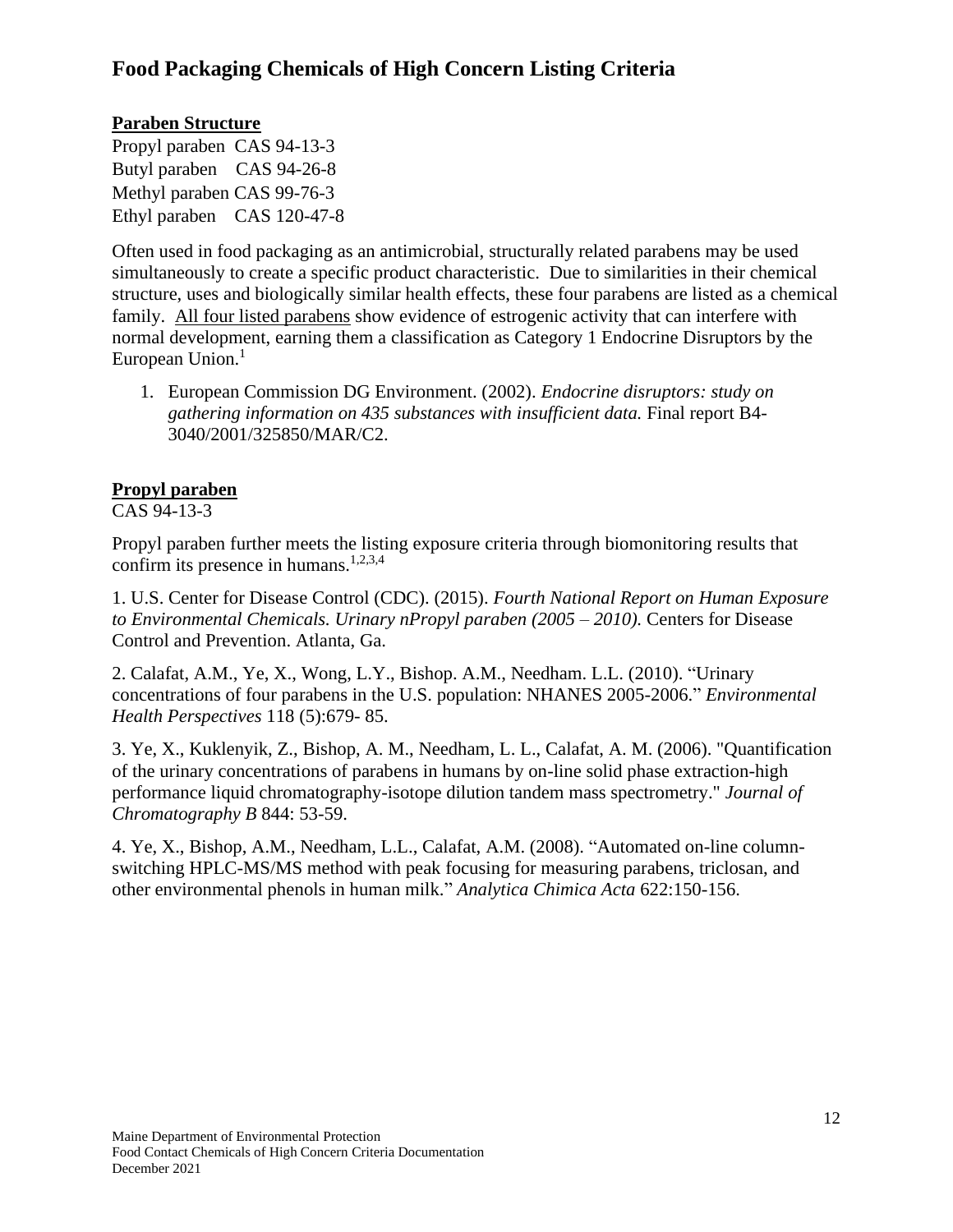#### **Butyl paraben**

CAS 94-26-8

Butyl paraben has been identified through biomonitoring studies as present in humans.<sup>1,2,3</sup>

1. U.S. Center for Disease Control (CDC). (2015). *Fourth National Report on Human Exposure to Environmental Chemicals. Urinary Butyl paraben (2005 – 2010).* Centers for Disease Control and Prevention. Atlanta, Ga.

2. Calafat, A.M., Ye, X., Wong, L.Y., Bishop, A.M., Needham, L.L. (2010). "Urinary concentrations of four parabens in the U.S. population: NHANES 2005-2006." *Environmental Health Perspectives* 118 (5):679- 85.

3. Ye, X., Kuklenyik, Z., Bishop, A. M., Needham, L. L., Calafat, A. M. (2006). "Quantification of the urinary concentrations of parabens in humans by on-line solid phase extraction-high performance liquid chromatography-isotope dilution tandem mass spectrometry." *Journal of Chromatography* B 844: 53-59.

#### **Methyl paraben**

CAS 99-76-3

The presence of methyl paraben in humans has been confirmed through several biomonitoring studies. $1,2,3$ 

1. U.S. Center for Disease Control. (2015). *Fourth National Report on Human Exposure to Environmental Chemicals. Urinary Methyl paraben (2005 – 2010).* Centers for Disease Control and Prevention. Atlanta, Ga.

2. Calafat, A.M., Ye, X., Wong, L.Y., Bishop, A.M., Needham, L.L. (2010). "Urinary concentrations of four parabens in the U.S. population: NHANES 2005-2006." *Environmental Health Perspectives* 118 (5):679- 85.

3. Ye, X., Kuklenyik, Z., Bishop, A. M., Needham, L. L., Calafat, A. M. (2006). "Quantification of the urinary concentrations of parabens in humans by on-line solid phase extraction-high performance liquid chromatography-isotope dilution tandem mass spectrometry." *Journal of Chromatography B* 844: 53-59.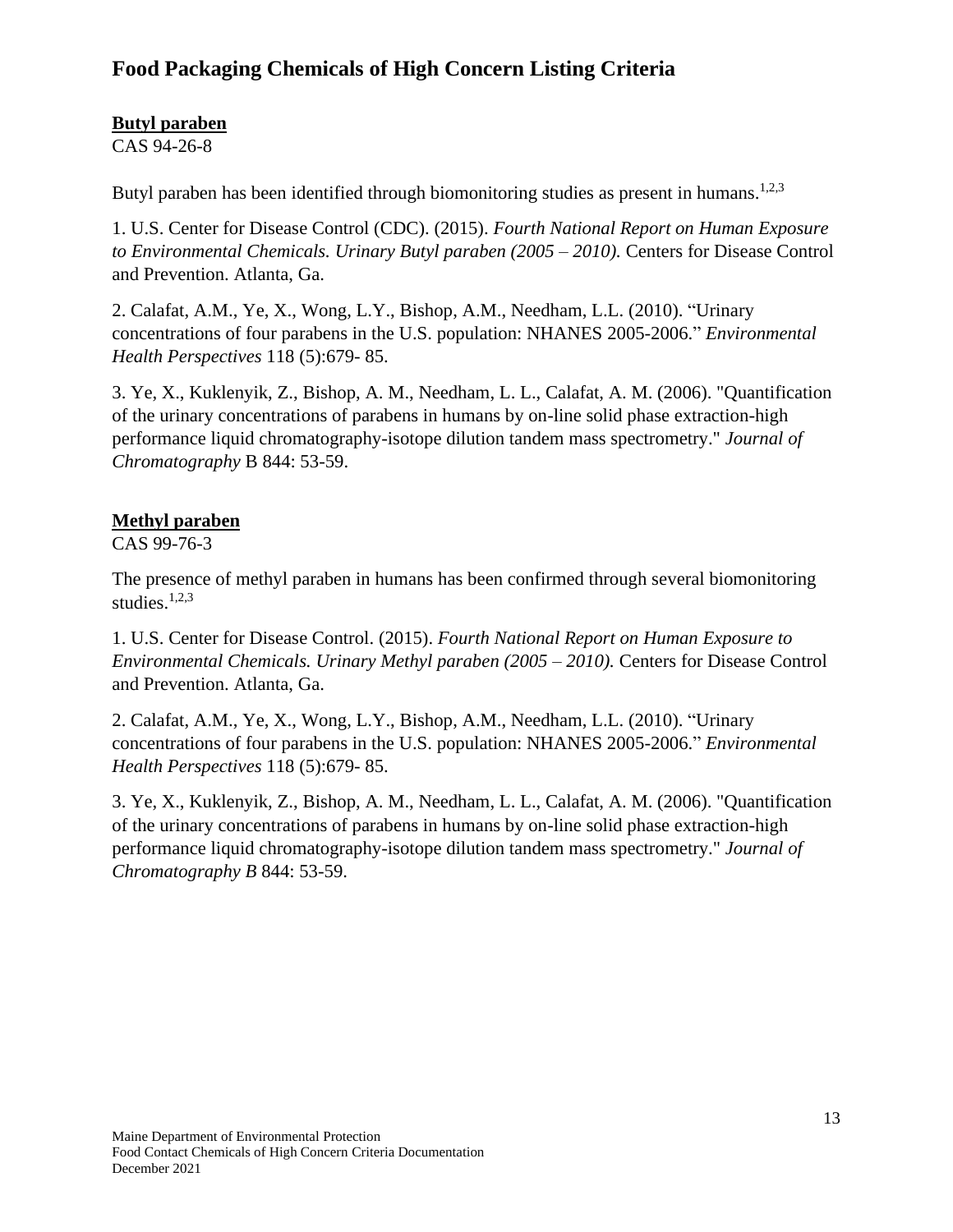#### **Ethyl paraben**

CAS 120-47-8

Exposure criteria for this substance has been met through biomonitoring studies that confirm the presence of ethyl paraben in humans.<sup>1,2,3</sup>

1. U.S. Center for Disease Control. (2015). *Fourth National Report on Human Exposure to Environmental Chemicals. Urinary Ethyl paraben (2005 – 2010).* Centers for Disease Control and Prevention. Atlanta, Ga.

2. Calafat, A.M., Ye, X., Wong, L.Y., Bishop, A.M., Needham, L.L. (2010). "Urinary concentrations of four parabens in the U.S. population: NHANES 2005-2006." *Environmental Health Perspectives* 118 (5):679- 85.

3. Ye, X., Kuklenyik, Z., Bishop, A. M., Needham, L. L., Calafat, A. M. (2006). "Quantification of the urinary concentrations of parabens in humans by on-line solid phase extraction-high performance liquid chromatography-isotope dilution tandem mass spectrometry." *Journal of Chromatography B* 844: 53-59.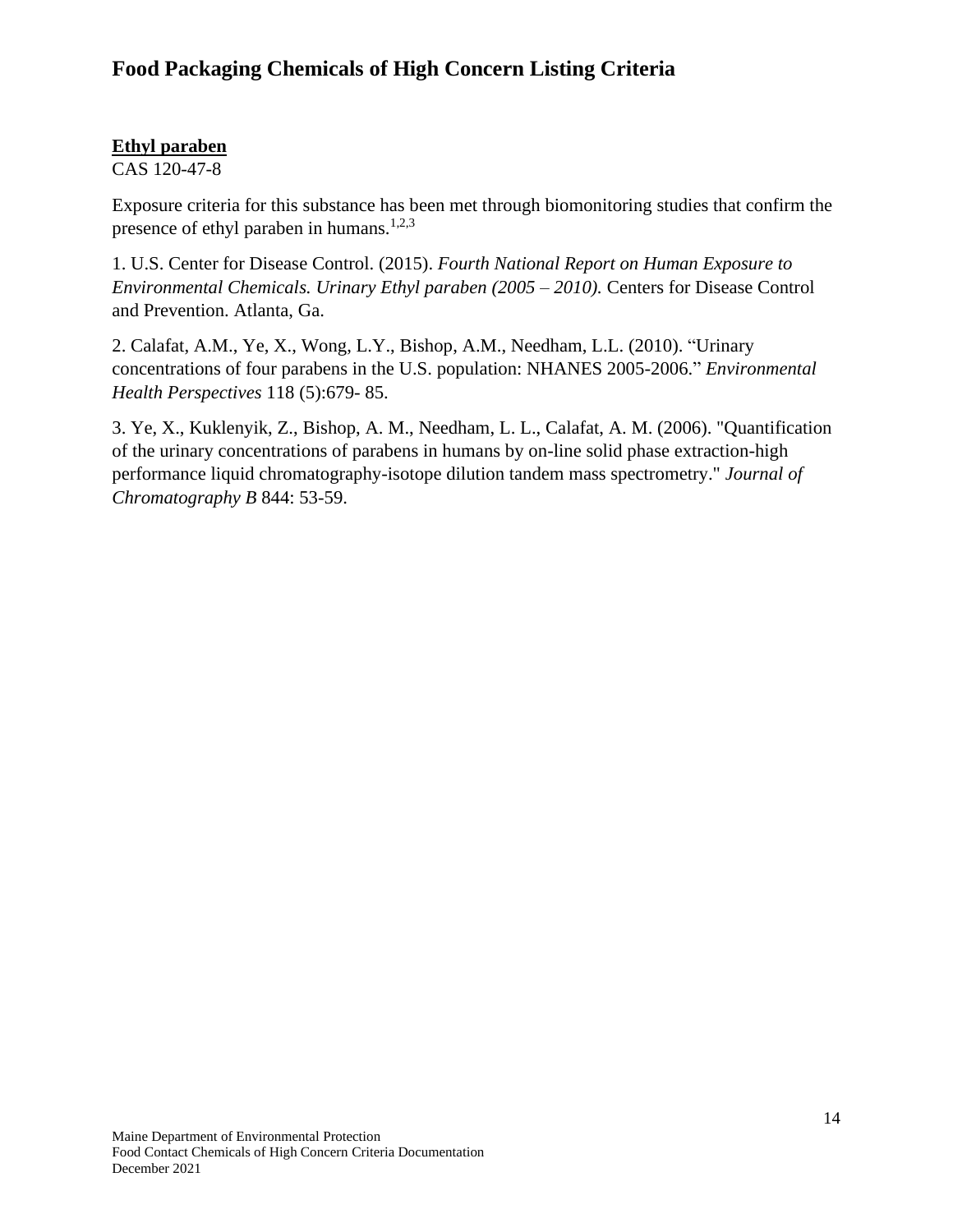#### **Benzophenone**

CAS 119-61-9

The chemical benzophenone is commonly used as an additive in plastics, coatings, adhesives, as a curing agent in ink, a flavor ingredient in foods, and ultraviolet light blocking agent for packaging materials.<sup>1,2</sup> An evaluation of available scientific literature led the International Agency for Research on Cancer to concluded that there is sufficient evidence to categorize benzophenone as possibly carcinogenic to humans, classifying it as a Group 2B Carcinogen.<sup>2</sup> Though considerable effect has been measured in the kidneys, the liver has been identified has the primary target organ of benzophenone toxicity.<sup>1</sup>

Benzophenone has been measured in food items ranging from frozen food to dairy products, baked goods and candy.<sup>1,2</sup> Known to migrate easily through polypropylene film, benzophenone may also migrate to food from paperboard and secondary packaging.<sup>2</sup>

Based on evidence from animal studies that benzophenone causes cancer, the U.S. FDA has recently amended its regulations to no longer provide for the use of benzophenone as a plasticizer in rubber articles in contact with food that are intended for repeated use.<sup>3</sup> While this change may help to reduce cumulative exposure to consumers, it is important to note that the FDA rule revision is specific to food articles intended for repeated use, not single use food packaging as is the focus of Maine's listing of benzophenone as a food contact chemical of high concern.

- 1. U.S. Department of Health and Human Services, National Toxicology Program. (2000). *NTP Technical Report on the Toxicity Studies of Benzophenone (CAS No. 119-61-9). National Toxicology Program Toxicity Report Series Number 61.* NIH Pub No. 00-3943.
- 2. International Agency for Research on Cancer (IARC). (2013). *Some Chemicals Present in Industrial and Consumer Products, Food and Drinking-Water, Volume 101.* IARC Monographs on The Evaluation of Carcinogenic Risks to Humans. Lyons, France – 2013.
- 3. U.S. Food and Drug Administration (FDA). (2018). Food Additive Regulations; Synthetic Flavoring Agents and Adjuvants. Rule Docket No. FDA-2015-F-4317, 83 Federal Register 50490. Document Number 2018-21807.